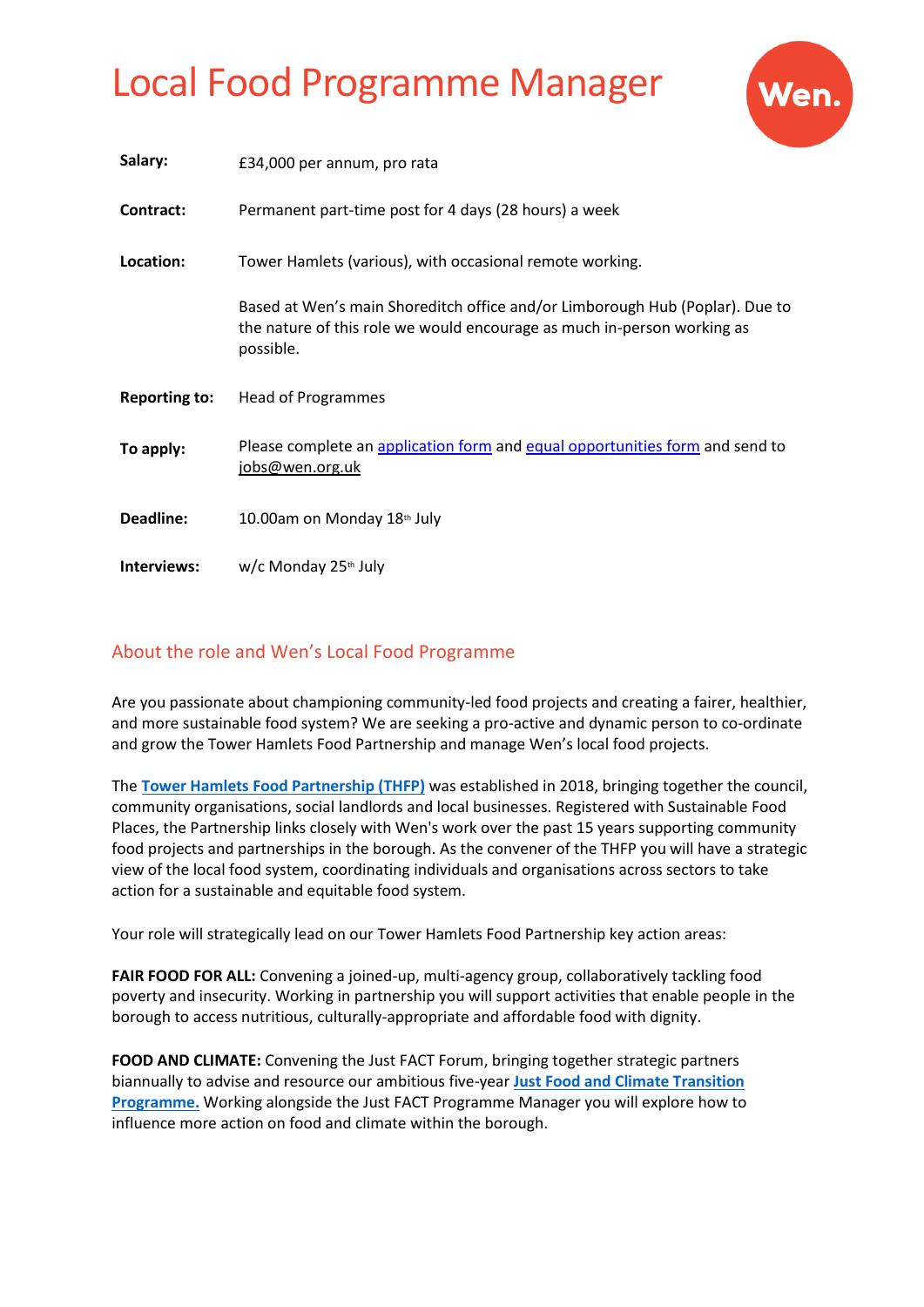

**COMMUNITY FOOD NETWORK:** Building the capacity, connections and collective power of Tower Hamlets' community food projects and social enterprise. This currently includes: Overseeing the work of **[Tower Hamlets Food Growing Network,](https://www.wen.org.uk/foodgrowers/)** supporting the work of the Green and Grow Co-ordinator. Wen has also been coordinating the network for over 10 years. It is comprises of local food growers, community gardens and housing associations. The network organizes seasonal events for residents to learn, grow and eat together, share tips and resources and make the borough a better place to grow your own.

Overseeing a collaborative project called **[Food Lives Tower Hamlets](https://www.wen.org.uk/2022/03/29/food-stories-tower-hamlets-towards-a-fairer-food-system/)**. Working in partnership with University of Sussex, Food Lives Tower Hamlets (previously called 'Food Stories') is based on the St George's Estate, Shadwell, and explores the role food plays in our lives and the importance of history, culture and heritage to our food habits.  Food Lives Tower Hamlets is part of a 5-year research programme funded by UKRI and led by University of Reading, [FoodSEqual.](https://research.reading.ac.uk/food-system-equality/)

**GOOD FOOD PLACES:** Developing a workstream and action group focused on local economy; that supports nutritious and culturally-diverse food to be available and celebrated on our streets, estates and neighbourhoods, and in our local shops and markets.

We particularly encourage applications from People of Colour/ People of the Global Majority, LGBTQI+ people, people with disabilities, and those who identify as working-class/ from low-income backgrounds or who have done so in the past. This is because these groups are currently underrepresented in our organisation. Where two or more candidates are judged to be of equal merit, priority may be given to a candidate who belongs to a group less represented at Wen.

Wen are committed to anti-racism and inclusive intersectional feminism which acknowledges how race, class and sexuality intersect with gender in our day-to-day lives. We are open to all genders and we are actively working towards being a trans inclusive organisation.

#### **Key Benefits**

- 25 days annual leave plus bank holidays, pro rata
- Pension scheme, contributing 6% of salary. Under auto-enrolment, eligibility to join is after three months
- Access to Employee Assistance Programme
- Flexible and hybrid working available
- Access to training and development opportunities.

#### Key responsibilities

#### **Tower Hamlets Food Partnership management and development**

- To take overall responsibility for the strategic planning, management and direction of the Tower Hamlets Food Partnership.
- To steer THFP efforts towards common goals as defined in a co-created action plan. Ensure this plan is relevant, up to date and well communicated, and that agreed project outcomes are delivered successfully and on time.
- Develop effective partnership action groups, delegating their coordination where appropriate and identifying opportunities for joint working.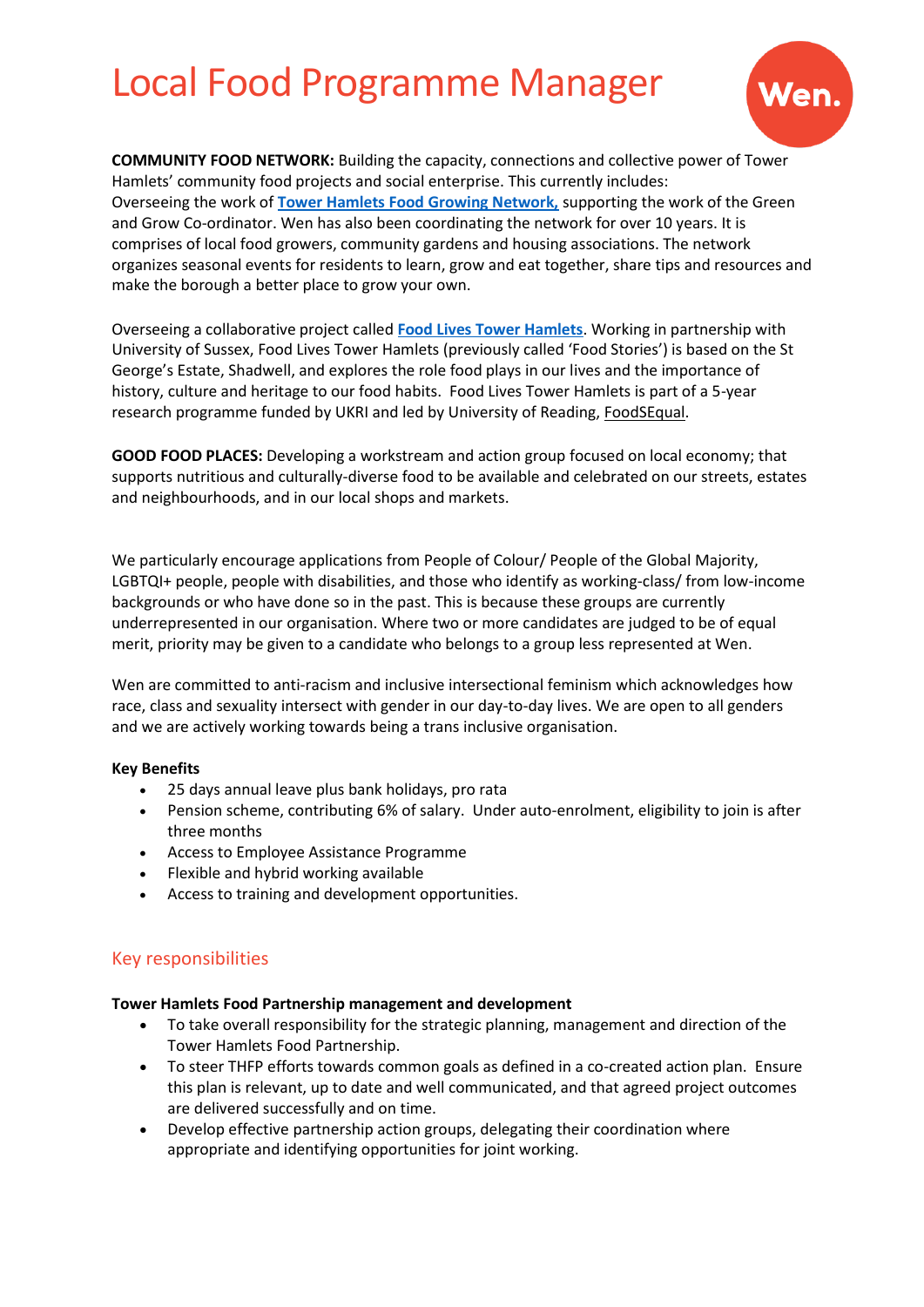

- Strengthen and build relationships with partners and stakeholders to increase membership, particularly involving under-represented groups and sectors, thinking innovatively about how food issues intersect with a broad range of interests.
- Amplify community voices to influence policy and decision making at a borough level.
- Engage with the Sustainable Food Places network, adapting its framework to the Tower Hamlets context.
- Regularly report to wider Partnership and stakeholders.

#### **Food Programme strategic oversight and management**

- Shared strategic responsibility for developing and delivering Wen's Local Food Programme, working closely with our Just FACT Programme Manager, and working collaboratively with the Wen team and partners.
- Support a small team of 3-5 members of staff, currently including the Food Growing Network Coordinator and Food Lives Community Researchers.
- Manage budgets and fundraising responsibilities for THFP and the Food Growing Network, including developing fundraising bids and securing contracts for other local food projects.
- Facilitate positive, collaborative communication and team work across the programme and strengthen links with Wen's other areas of work and national campaigns.
- Undertake or otherwise ensure effective administration.
- Understand, identify and seize opportunities for delivering high impact change.
- Ensure that work and projects are developed and delivered in line with Wen's inclusive, intersectional and feminist values.

#### **Influencing and movement building around improving food systems**

- Develop knowledge and expertise in key areas of the local food system and spot opportunities to build food into local policy and decision-making in the borough
- Keep abreast and raise awareness of relevant pan-London and national policy and coordinate the partnership's scrutiny of relevant policy
- Actively participate in movement building locally and nationally, nurturing relationships with existing partners and building new ones.

#### **Celebrating impact and sharing learning**

- Develop and deliver an appropriate communications plan for Wen's Local Food Programme including web content and social media posts
- Prioritise using platforms to amplify community voices, supporting inclusive and empowering narratives about improving our food system in line with our values.
- Ensure that suitable monitoring and evaluation data is collected from across the programme and with partners to evidence impact, shape projects and fulfil reporting requirements.
- To build the profile the Local Food Programme, identifying local, national and international platforms where project learnings can be shared, and representing Wen.

#### **Other tasks**

As a participatory organisation, staff are expected to be active in organisational decision-making processes and working groups.

You may be required to undertake other tasks relevant to the role or the wider organisation.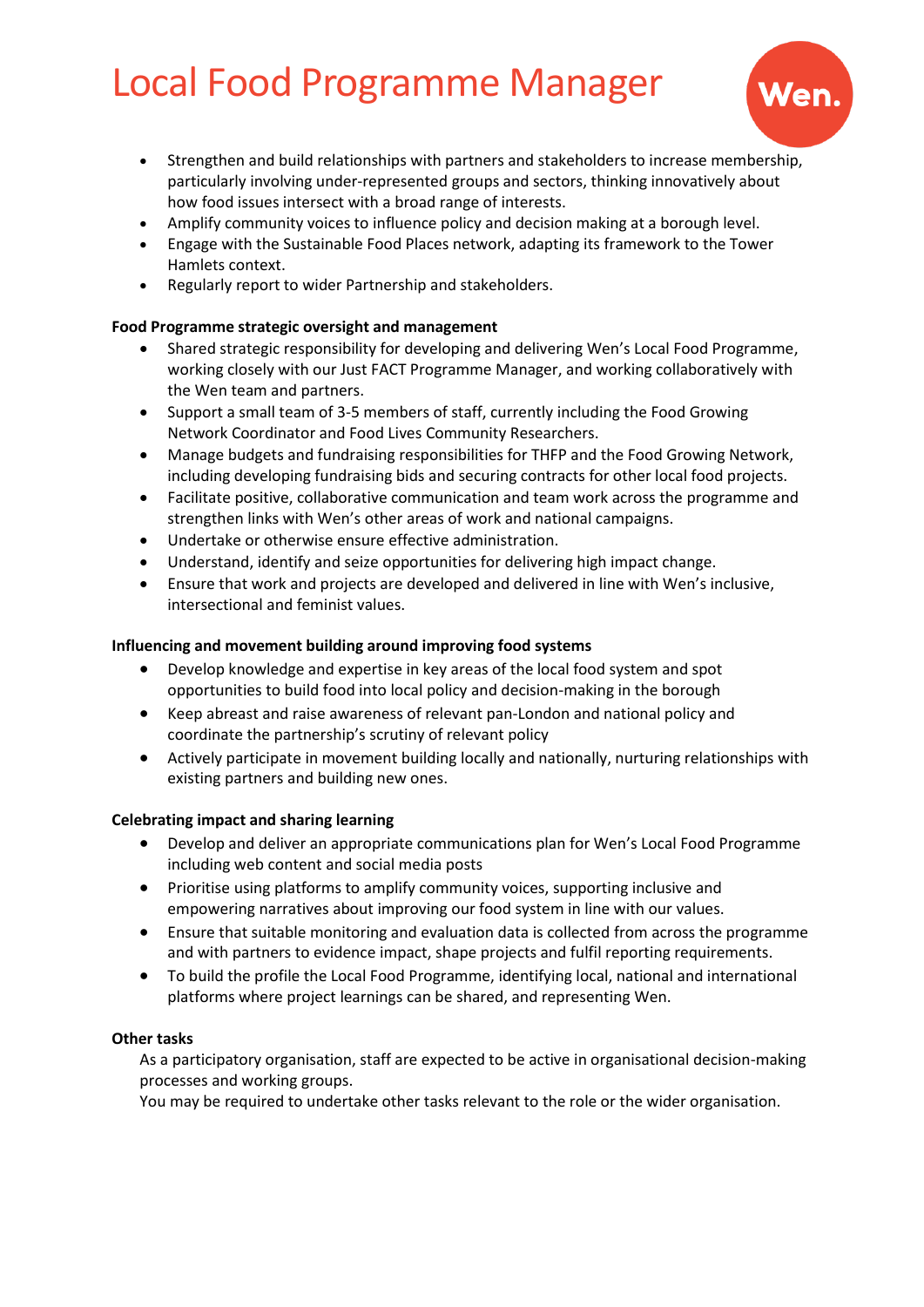

### Person specification

#### **Essential**

- At least 2 years' experience in coordinating the delivery of a project or programme
- Proven ability to think strategically, working in collaboration with multiple stakeholders
- 2 years of relevant experience of any kind [you could tell us about your work in project planning, policy, food systems, campaigning, community organising, or another area you think is relevant].
- An understanding of the policy environment around local food systems, particularly within cities, and an ability to identify opportunities to advocate for change
- Proven track record of successfully securing grant funding and/or contracts
- Proven ability to efficiently organise meetings and carry out administrative duties
- Excellent communication skills; the ability to disseminate information to a wide range of audiences and across platforms, ensuring maximum access
- Experience of working across diverse communities
- An interest in using feminist principles and participatory approaches in your work, and a commitment to social, environmental and racial justice.
- Self-motivated and able to work to proactively, independently and flexibly
- An enthusiastic, inclusive and friendly approach to working with people and communities

#### **Desirable**

- Experience of policy environment work or local government
- Experience of managing, coaching and supporting others in their roles
- Experience of living or working in Tower Hamlets, knowledge of its geography, heritage and residents
- Experience and understanding of Sustainable Food Places, its purpose and goals
- Speaks Bengali or another relevant community language for Tower Hamlets, and would be happy using this language for work.
- Particular interest or experience of local food economies.

### About the recruitment process

To apply for this role please fill in the application form and the equal opportunities form. We will be marking your application based on how you fulfil the person specification. Make sure your statement answers the points on the person specification. You may want to use the points as subheadings in your response. You should prioritize covering the points in the person specification thoroughly above the 'flow' of your writing.

Let us know if there's any reasonable adjustments you'd like us to make in the application and interview process in view of a disability or health issue. If you have any questions about the role or the application process, please email [jobs@wen.org.uk](mailto:jobs@wen.org.uk) We are happy to talk over the role with you in more detail, and having questions now will not count against you in the interview.

### About Wen

Wen works both in East London and nationally to support women and their communities to take environmental action. We work across a wide range of environmental issues, including building